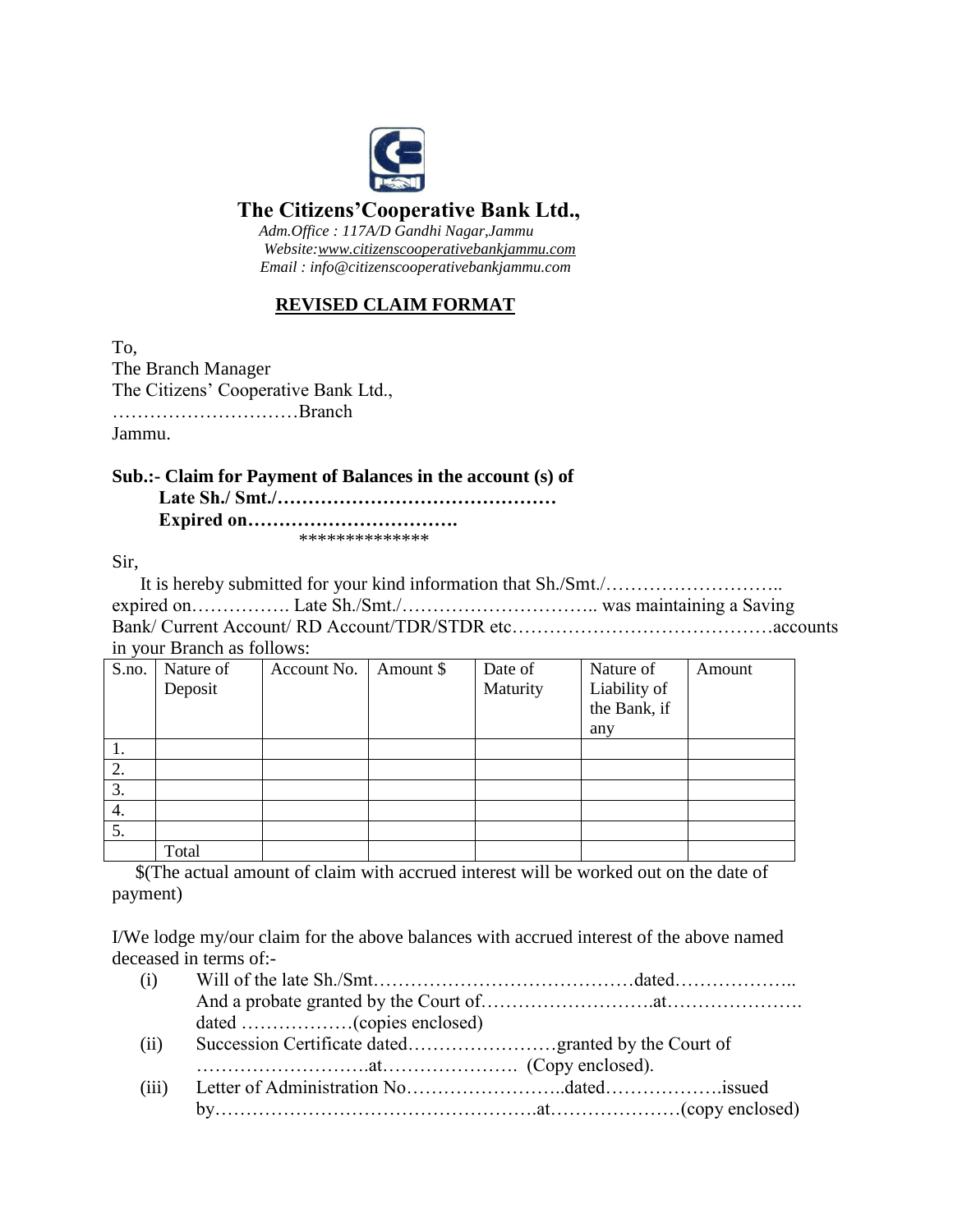| (iv)   | The deceased died in testate. We lodge our claim without a legal representation for           |               |
|--------|-----------------------------------------------------------------------------------------------|---------------|
|        | payment as per Bank's rules & discretion.                                                     |               |
|        | (Strike out if not applicable)                                                                |               |
|        | I/We furnish below the required information about the deceased & legal heirs in this regard:- |               |
| (i)    |                                                                                               |               |
| (ii)   | Details of Death Certificate (No., Date, Authority - copy enclosed. Original to be            |               |
|        | Permanent address of the deceased                                                             |               |
| (iii)  |                                                                                               |               |
| (iv)   |                                                                                               |               |
| (v)    | Names in full of the parents of the deceased:                                                 |               |
| (vi)   |                                                                                               |               |
| (vii)  |                                                                                               |               |
| (viii) | If parent(s) are living, their ages (a) Fatheryears (b) Motheryears.                          |               |
| (ix)   | Name in full of the widow / widower of the deceased                                           |               |
|        |                                                                                               |               |
| (x)    | Name(s) & age of the living children of the deceased:                                         |               |
|        |                                                                                               |               |
|        |                                                                                               |               |
|        |                                                                                               |               |
|        |                                                                                               |               |
| (xi)   | Name(s) & age of the living Grand children of the deceased:                                   |               |
|        | (Children of only predeceased son or daughter)                                                |               |
|        |                                                                                               |               |
|        |                                                                                               |               |
|        |                                                                                               |               |
|        |                                                                                               |               |
| (xii)  | Name(s) $\&$ age of the living brothers of the deceased:                                      |               |
|        |                                                                                               |               |
|        |                                                                                               |               |
|        |                                                                                               |               |
|        |                                                                                               |               |
| (xiii) | Name(s) $\&$ age of the living sisters of the deceased:                                       |               |
|        |                                                                                               |               |
|        |                                                                                               |               |
|        |                                                                                               |               |
|        |                                                                                               |               |
| (xiv)  | Name(s) of the Minor(s) & Natural Guardian(s) /Legal Guardian(s) of minors                    |               |
|        | amongst the claimants (if Legal Guardian is appointed, a copy of the order must be            |               |
|        | enclosed)                                                                                     |               |
| (xiv)  | $(A)$ Name $(s)$ of the Minor Claimant $(s)$                                                  | Date of Birth |
|        |                                                                                               |               |
|        |                                                                                               |               |
|        |                                                                                               |               |
|        |                                                                                               |               |
|        | (B) Name(s) of the Guardian(s) $\&$ Relationship with the Minor Claimant(s) above             |               |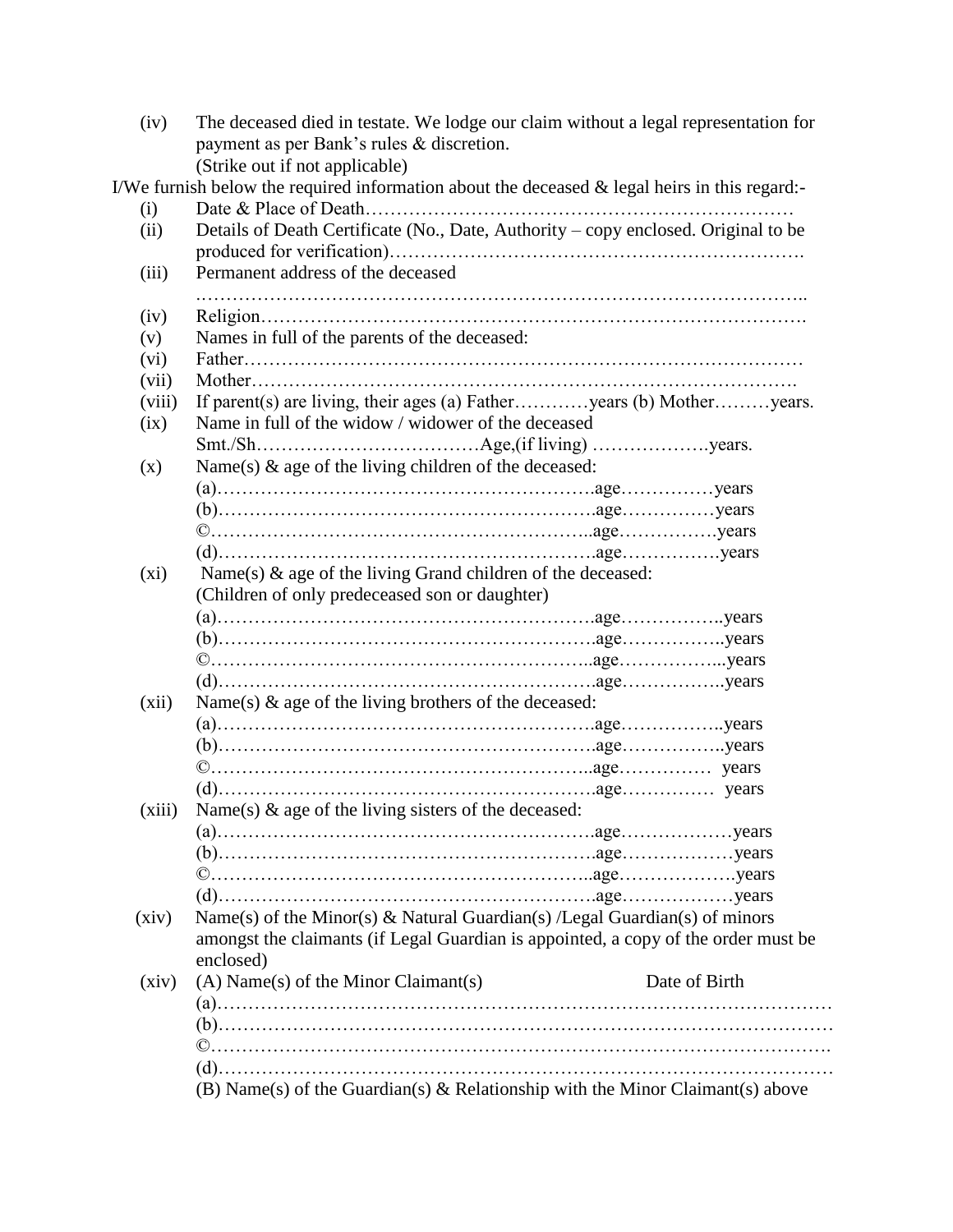| $\circled{c}$                |  |
|------------------------------|--|
|                              |  |
|                              |  |
| unconnected with our family. |  |
|                              |  |
|                              |  |
| $\circled{c}$                |  |
|                              |  |
|                              |  |
| (g)                          |  |

I know the deceased and his family since last…………..years. I am not related in any manner whatsoever to the deceased or any of the above mentioned persons nor have I any claim or interest of whatsoever nature in the estate of the deceased.

### **Certified that to the best of my knowledge & belief the facts stated above are true & correct.**

Name in full & address of the person

Signing the declaration…………………..

……………………………………………

……………………………………………

Place……………. …………………………….

Date………………. Signature with date

 (To be signed by an independent respectable person well known to the deceased person's family but unconnected with it and acceptable to the Bank.)

(xvi) Names and ages of the claimants who propose to execute the Letter of Disclaimer:-

(xvii) Name of two sureties with full address and occupation:

| Signature |
|-----------|
|           |
|           |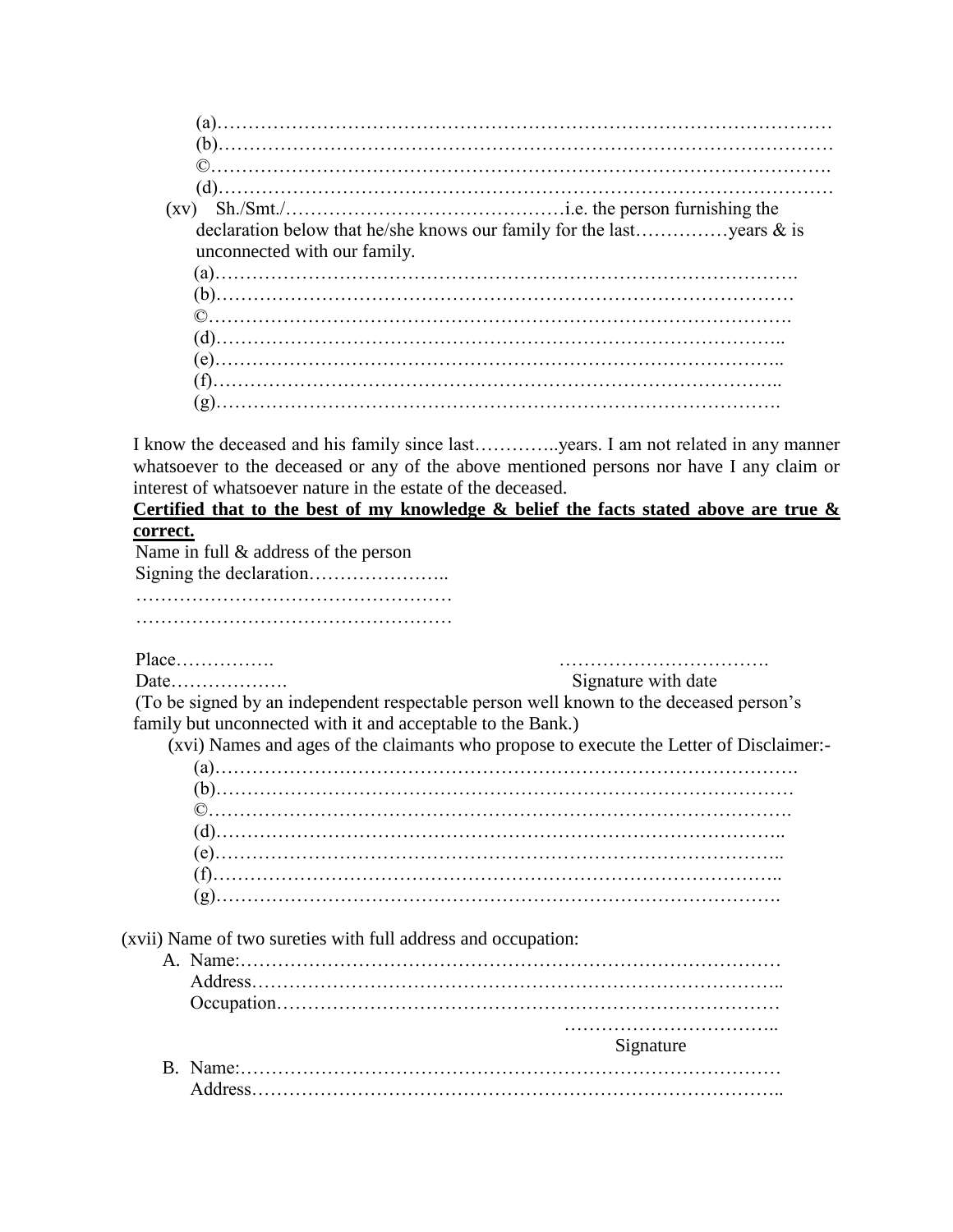|                                                           | Signature                                                                           |
|-----------------------------------------------------------|-------------------------------------------------------------------------------------|
| knowledge and belief.)                                    | I/We declare that the facts stated above are true and correct to the best of my/our |
| $Sigma(s)$ of the claimant(s) who will receive the amount |                                                                                     |
|                                                           |                                                                                     |
|                                                           |                                                                                     |
|                                                           |                                                                                     |
|                                                           |                                                                                     |
|                                                           |                                                                                     |
|                                                           |                                                                                     |
|                                                           |                                                                                     |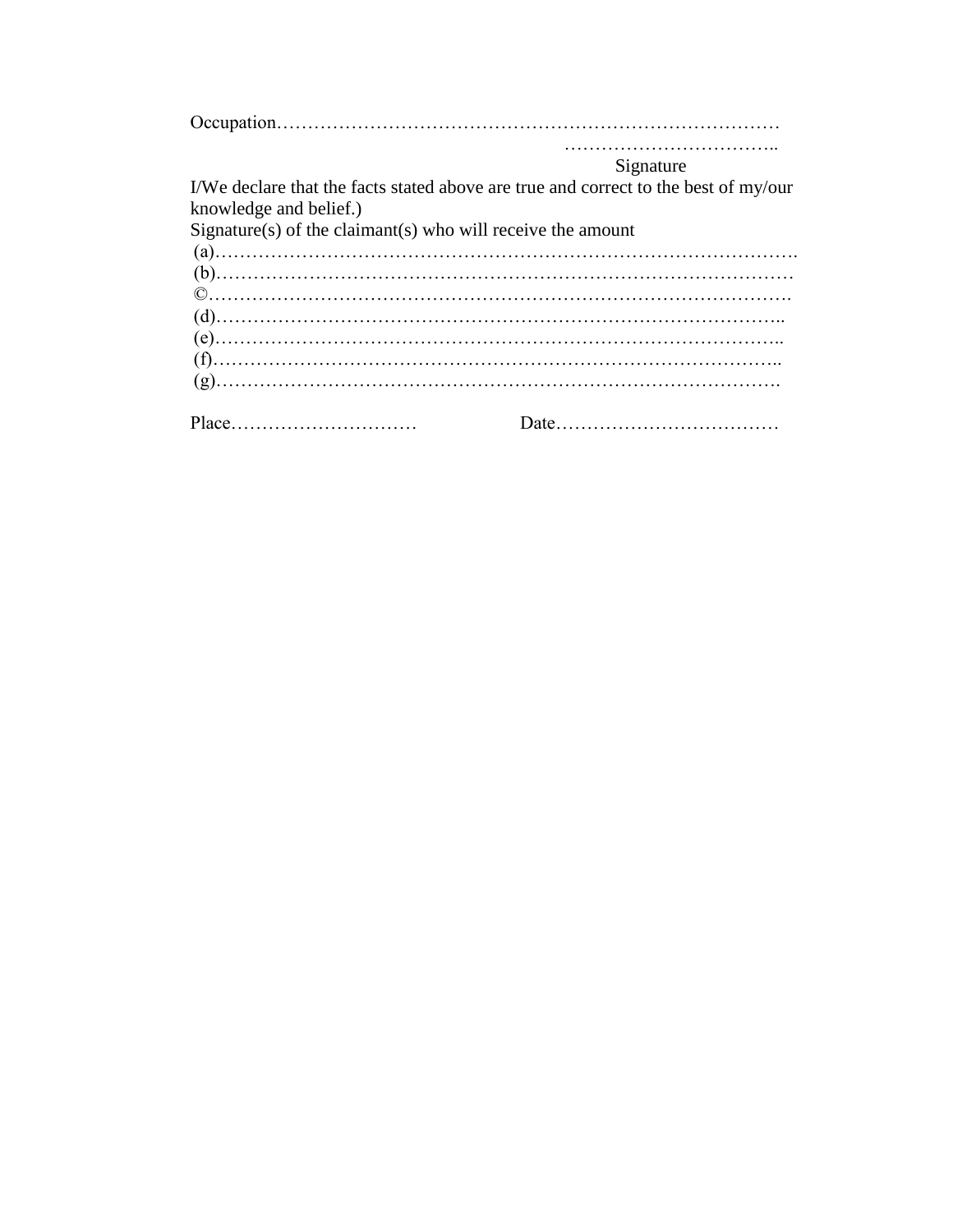### **INDEMNITY LETTER REGARDING PAYMENT OF BALANCE OF ACCOUNT OF DECEASED ACCOUNT HOLDER**.

| ****************** |
|--------------------|
|                    |

|                                      | Address and the same of the same state of the same state of the same state of the same state of the same state of the same state of the same state of the same state of the same state of the same state of the same state of |
|--------------------------------------|-------------------------------------------------------------------------------------------------------------------------------------------------------------------------------------------------------------------------------|
|                                      |                                                                                                                                                                                                                               |
| The Branch Manager                   |                                                                                                                                                                                                                               |
| The Citizens' Cooperative Bank Ltd., |                                                                                                                                                                                                                               |
| Branch                               |                                                                                                                                                                                                                               |
| Jammu.                               |                                                                                                                                                                                                                               |
| Dear Sir/Madam,                      |                                                                                                                                                                                                                               |
|                                      |                                                                                                                                                                                                                               |
|                                      |                                                                                                                                                                                                                               |

2. That Sh./Smt………………………………….had expired on…………… at……………… leaving at the time his/her death the credit balance(s) in his/her respective account(s) as under:

|            | S.no.   Nature of Deposit | Account No.   Amount |  |
|------------|---------------------------|----------------------|--|
|            |                           |                      |  |
|            |                           |                      |  |
| $\bigcirc$ |                           |                      |  |
|            |                           |                      |  |
| 5          |                           |                      |  |
|            | Total                     |                      |  |

3. I/we have represented to you

(a) that the deceased died without leaving a will I/We the undersigned

 am/are the only heirs of the deceased according to the law of inestate succession applicable to him/her.

(b) that the deceased died leaving his/her last will……………………………………………we

(Name of Executors)

 the undersigned are the executors thereof and that had he/she died without leaving the will, undersigned namely; (Name of Heirs)

(i)………………………………………………. (ii)………………………………………………

(iii)………………………………………………

Would have been the heirs of the deceased according to the personal law of intestate succession applicable to him/her.

© that we do not intend to obtain any grant of legal representation to the estate of the deceased. (d) that we are the only persons entitled to the properties and assets of the deceased as such executors/heirs as on intestacy.

4. I/we have requested you to pay to said balance in said account(s)

| undersigned namely; |  |
|---------------------|--|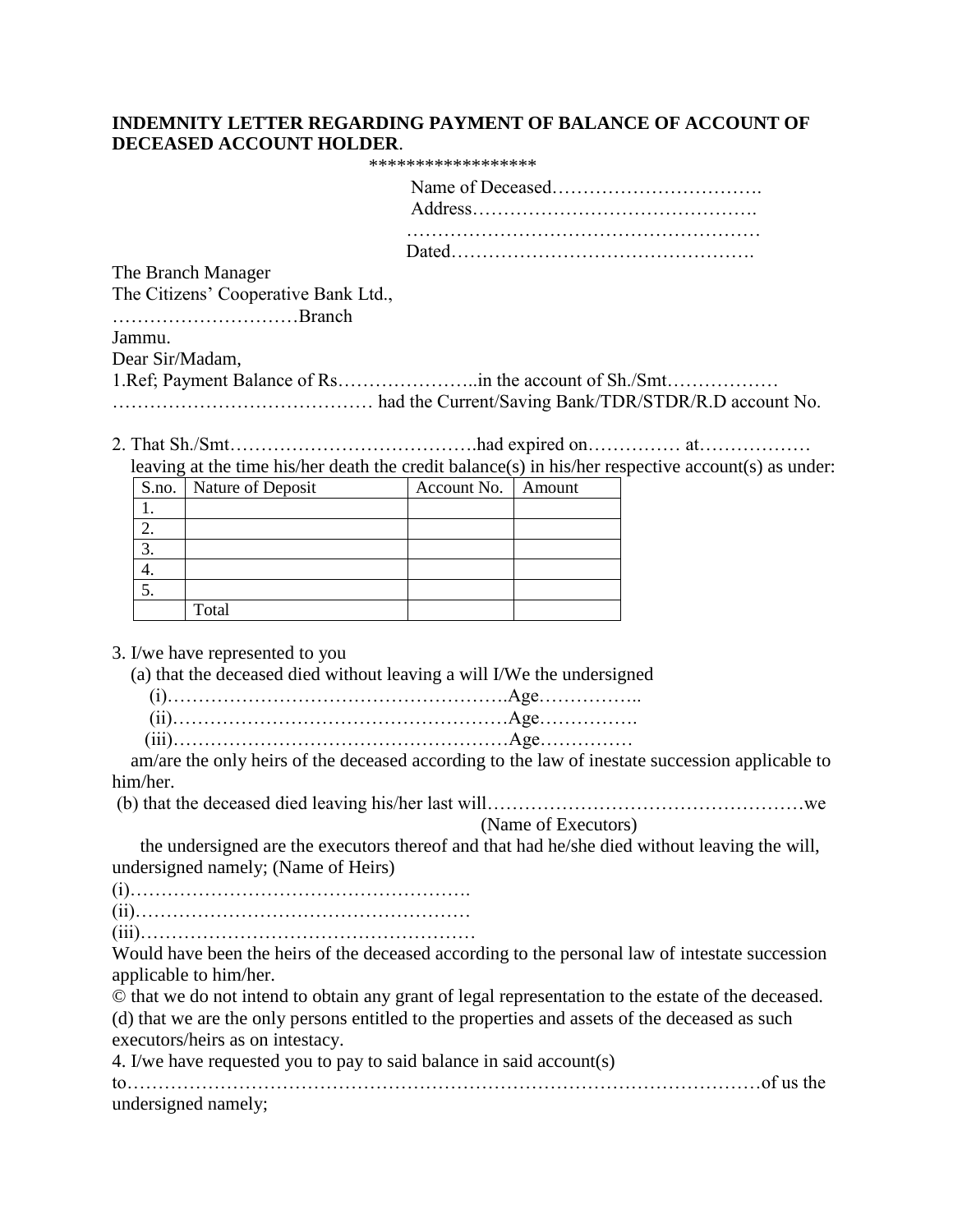#### …………………………………………………………………………………………………….. (NAME OF PERSONS TO WHOM PAYMENT TO BE MADE)

Which you have agreed to do on the faith and strength of and relying on my/our above presentation and on my/our executing such indemnity in your favour as is hereinafter appearing.

5. In consideration of above premise, I/we as to be bind myself/ourselves jointly and each severally undertakes and agree with you, your successors and assigns as follows:

(a) to keep you safe and indemnified against all claims, demands, actions, proceedings, losses, damages, costs, charges and expenses (the legal costs being between attorney and client) which may be made or brought or commenced against you to be paid, sustained, suffered or incurred by you, however, as consequences direct/in direct of your paying the said sum in the above accounts to me/us without insisting on a grant of legal representation.

(b) to pay to you on demand the amount of any such losses, damages, cost, charges and expenses together with interest at………..p.a. from the date of payment by you until reimbursement by me/us.

Yours faithfully,

 ……………….. (Legal Heirs)

#### WITNESSES:

| 1. |                                                                                    |                 |  |  |  |  |
|----|------------------------------------------------------------------------------------|-----------------|--|--|--|--|
|    |                                                                                    |                 |  |  |  |  |
|    | Address                                                                            |                 |  |  |  |  |
|    |                                                                                    |                 |  |  |  |  |
| 2. |                                                                                    |                 |  |  |  |  |
|    |                                                                                    |                 |  |  |  |  |
|    |                                                                                    |                 |  |  |  |  |
|    | In consideration of the premises, we the undersigned                               |                 |  |  |  |  |
|    | (Names(s) of Surety(ies)                                                           |                 |  |  |  |  |
|    | Jointly and severally guarantee to you The Citizens' Cooperative Bank Ltd., Branch |                 |  |  |  |  |
|    |                                                                                    |                 |  |  |  |  |
|    | indemnity by the executants thereof.                                               |                 |  |  |  |  |
|    | WITNESSES:                                                                         | <b>SURETIES</b> |  |  |  |  |
| 1. |                                                                                    |                 |  |  |  |  |
|    |                                                                                    |                 |  |  |  |  |
|    |                                                                                    |                 |  |  |  |  |
|    |                                                                                    |                 |  |  |  |  |
| 2. |                                                                                    |                 |  |  |  |  |
|    |                                                                                    |                 |  |  |  |  |
|    | Address                                                                            |                 |  |  |  |  |
|    |                                                                                    |                 |  |  |  |  |